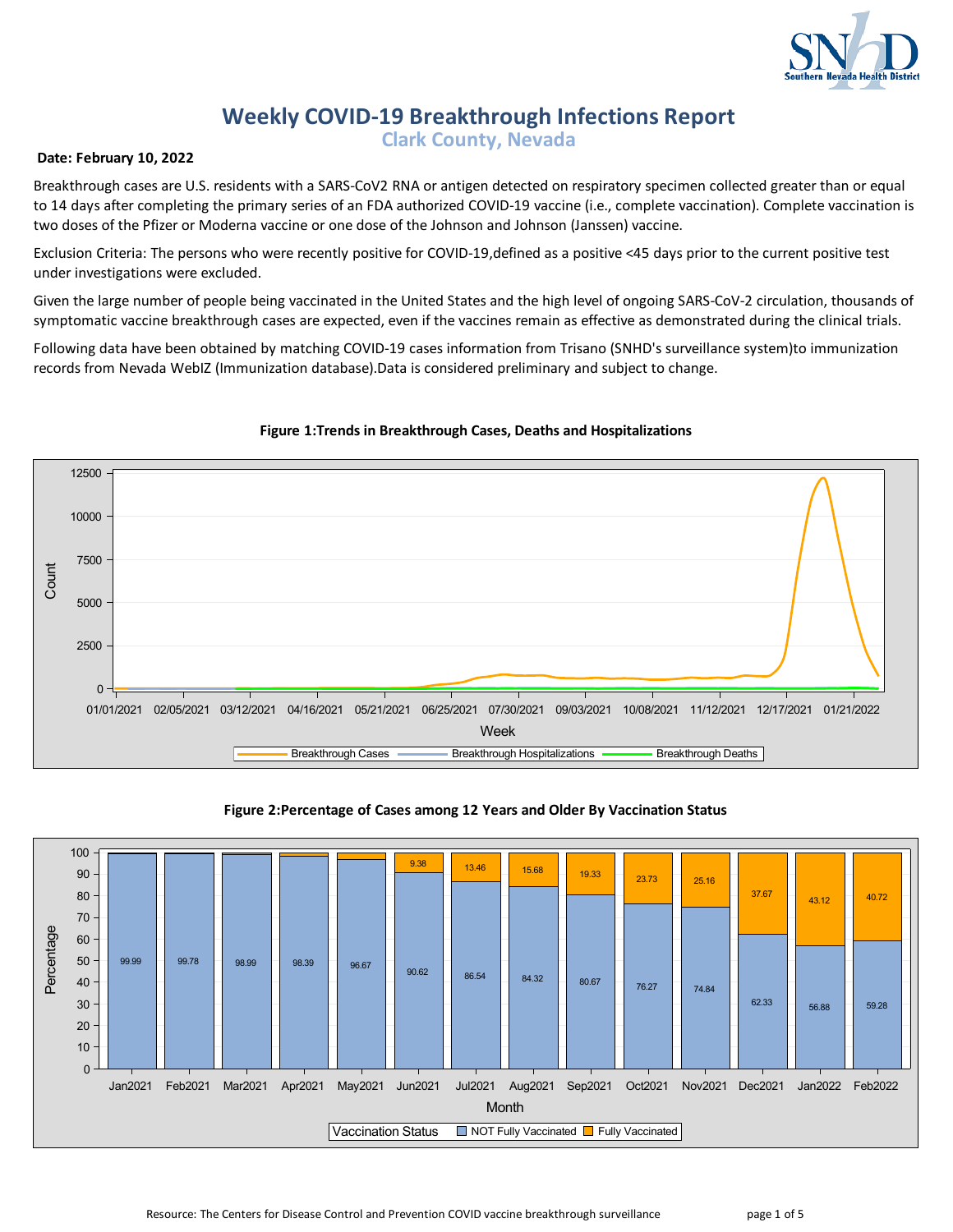

|                              | Overall     |
|------------------------------|-------------|
|                              | Ν<br>℅      |
| All                          | 66068 100   |
| Age (in years)               |             |
| $5 - 17$                     | 4458<br>7   |
| 18-24                        | 6532<br>10  |
| 25-49                        | 30629<br>46 |
| 50-64                        | 14674<br>22 |
| 65+                          | 15<br>9775  |
| Gender                       |             |
| Male                         | 28068<br>42 |
| Female                       | 37518<br>57 |
| Unknown                      | 482<br>1    |
| Race/Ethnicity               |             |
| Hispanic                     | 13590<br>21 |
| White                        | 19757<br>30 |
| Black                        | 4822<br>7   |
| API                          | 12<br>8215  |
| AEA                          | 0<br>45     |
| Other                        | 5864<br>9   |
| Unknown                      | 13775<br>21 |
| <b>Travel History</b>        |             |
| Yes                          | 1960<br>3   |
| No                           | 12794<br>19 |
| Unknown                      | 51314<br>78 |
| <b>Hospitalization</b>       |             |
| Yes                          | 1061<br>2   |
| Nο                           | 14368<br>22 |
| Unknown                      | 50639<br>77 |
| Death                        |             |
| Yes                          | 392<br>1    |
| Nο                           | 3321<br>5   |
| Unknown                      | 62355<br>94 |
| <b>Vaccine Type</b>          |             |
| Pfizer                       | 46932<br>71 |
| Unknown                      | 1<br>487    |
| Moderna                      | 18353<br>28 |
| Janssen                      | 296<br>0    |
| <b>Underlying Conditions</b> |             |
| Yes                          | 6378<br>10  |
| No                           | 59690<br>90 |

#### **Table 1: Population Characteristics of COVID-19 Breakthrough Cases**

#### **Table 2: Breakthrough Case Rates**

| <b>Fully Vaccinated</b> | Vaccinated | Unvaccinated | Unvaccinated | Vaccinated Case Rate | Unvaccinated Case Rate |
|-------------------------|------------|--------------|--------------|----------------------|------------------------|
| Population*             | Cases      | Population   | Cases        | per 100K population  | per 100K population    |
| 1261868                 | 66068      | 1056306      | 417203       | 5236                 |                        |

\* Please note that the numbers reported for fully vaccinated in the above table may not reflect the total number of completed doses reported on the SNHD dashboard. The CDC considers people to be fully vaccinated 2 weeks after their second dose in a 2-dose series, such as the Pfizer or Moderna vaccines, or 2 weeks after a single-dose vaccine, such as Johnson & Johnson  $\hat{\mathbf{\bullet}}$ s Janssen vaccine.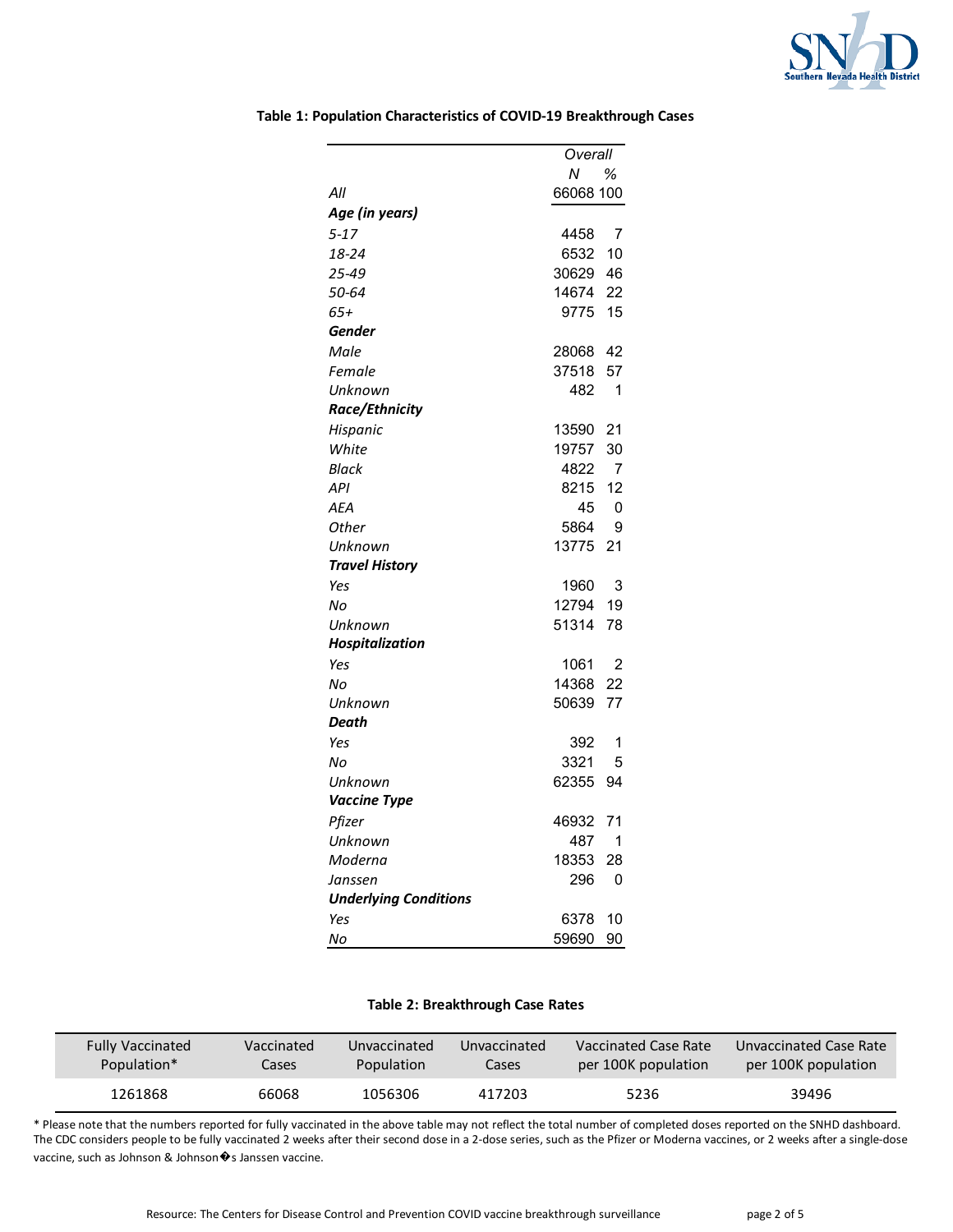

|                              | Overall  |                |
|------------------------------|----------|----------------|
|                              | Ν        | ℅              |
| All                          | 1061 100 |                |
| Age (in years)               |          |                |
| $5 - 17$                     | 2        | 0              |
| 18-24                        | 9        | 1              |
| 25-49                        | 101      | 10             |
| 50-64                        | 181 17   |                |
| $65+$                        | 768 72   |                |
| Gender                       |          |                |
| Male                         | 589 56   |                |
| Female                       | 469      | 44             |
| Unknown                      | 3        | 0              |
| Race/Ethnicity               |          |                |
| Hispanic                     | 135      | 13             |
| White                        | 616      | 58             |
| Black                        | 117      | 11             |
| <b>API</b>                   | 95       | 9              |
| <b>AEA</b>                   | 3        | 0              |
| Other                        | 29       | 3              |
| Unknown                      | 66       | 6              |
| <b>Travel History</b>        |          |                |
| Yes                          | 48       | 5              |
| No                           | 563 53   |                |
| Unknown                      | 450      | 42             |
| Death                        |          |                |
| Yes                          | 303 29   |                |
| Nο                           | 151 14   |                |
| Unknown                      | 607      | 57             |
| <b>Vaccine Type</b>          |          |                |
| Pfizer                       | 683      | 64             |
| Unknown                      | 26       | $\overline{2}$ |
| Moderna                      | 348      | 33             |
| Janssen                      | 4        | 0              |
| <b>Underlying Conditions</b> |          |                |
| Yes                          | 691      | 65             |
| No                           | 370      | 35             |

**Table 3:Population Characteristics of COVID-19 Breakthrough Hospitalizations**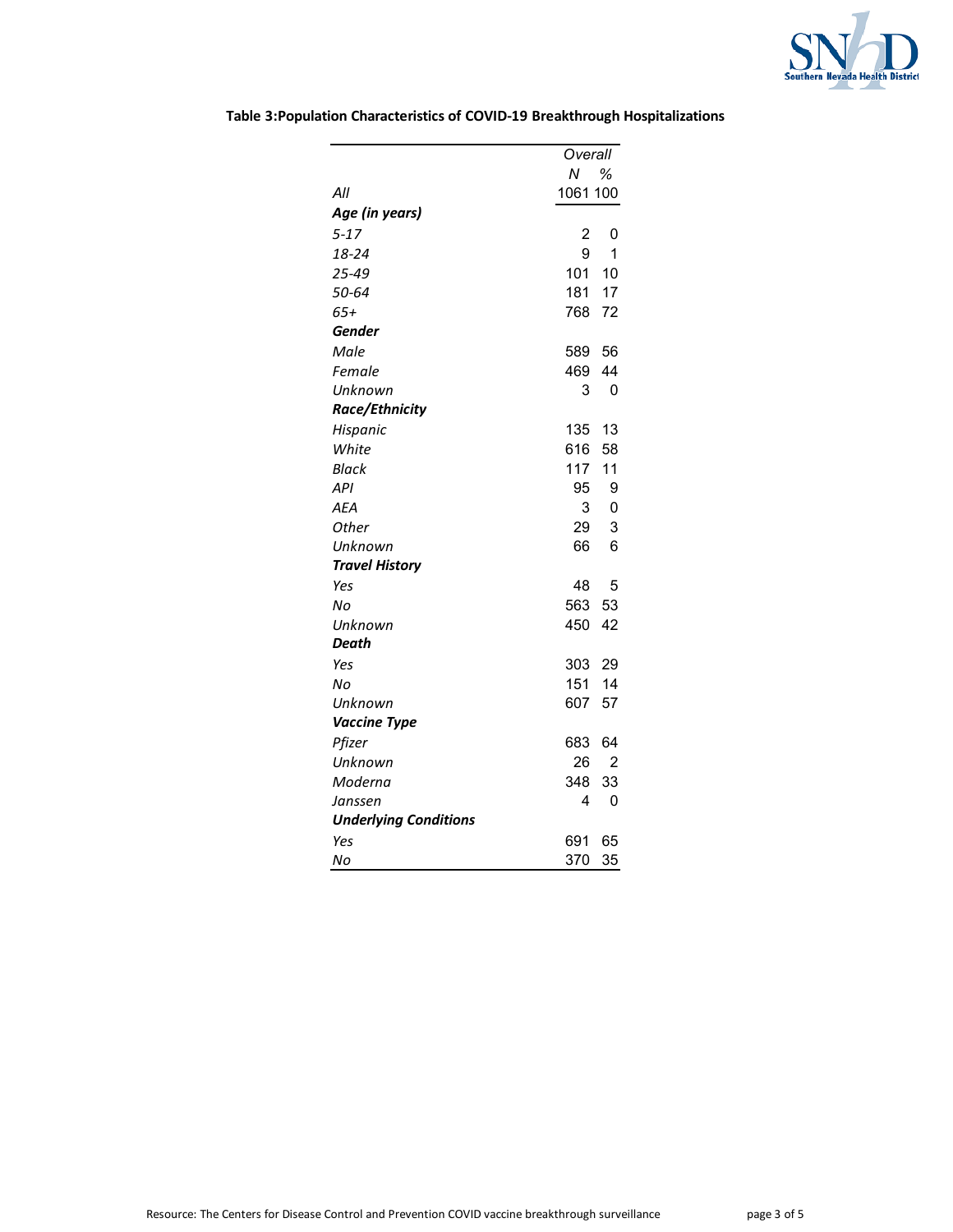

|                              | Overall             |
|------------------------------|---------------------|
|                              | Ν<br>%              |
| All                          | 392 100             |
| Age (in years)               |                     |
| 25-49                        | 12<br>3             |
| 50-64                        | 12<br>48            |
| 65+                          | 332<br>85           |
| Gender                       |                     |
| Male                         | 250<br>64           |
| Female                       | 140<br>36           |
| Unknown                      | 2<br>1              |
| Race/Ethnicity               |                     |
| Hispanic                     | 49<br>13            |
| White                        | 251<br>64           |
| <b>Black</b>                 | 37<br>9             |
| API                          | 33<br>8             |
| <b>AEA</b>                   | 1<br>2              |
| Other                        | 5<br>1              |
| Unknown                      | 15<br>4             |
| Variant of concern (VOC)     |                     |
| Epsilon                      | 1<br>0              |
| Delta                        | 15<br>4             |
| Alpha                        | 1<br>0              |
| Unknown                      | 375<br>96           |
| Hospitalization              |                     |
| Yes                          | 303<br>77           |
| Nο                           | 14<br>4             |
| Unknown                      | 75<br>19            |
| <b>Vaccine Type</b>          |                     |
| Pfizer                       | 259<br>66           |
| Unknown                      | 12<br>3             |
| Moderna                      | 119<br>30           |
| Janssen                      | $\overline{2}$<br>1 |
| <b>Underlying Conditions</b> |                     |
| Yes                          | 181<br>46           |
| No                           | 211<br>54           |

#### **Table 4:Population Characteristics of COVID-19 Breakthrough Deaths**

#### **Table 5: Breakthrough Death Rates**

| <b>Fully Vaccinated</b> | Vaccinated | Unvaccinated | Unvaccinated | Vaccinated Death Rate | Unvaccinated Death Rate |
|-------------------------|------------|--------------|--------------|-----------------------|-------------------------|
| Population              | Deaths     | Population   | Deaths       | per 100K population   | per 100K population     |
| 1261868                 | 392        | 1056306      | 6786         |                       | 642                     |

\* Please note that the numbers reported for fully vaccinated in the above table may not reflect the total number of completed doses reported on the SNHD dashboard. The CDC considers people to be fully vaccinated 2 weeks after their second dose in a 2-dose series, such as the Pfizer or Moderna vaccines, or 2 weeks after a single-dose vaccine, such as Johnson & Johnson �s Janssen vaccine.